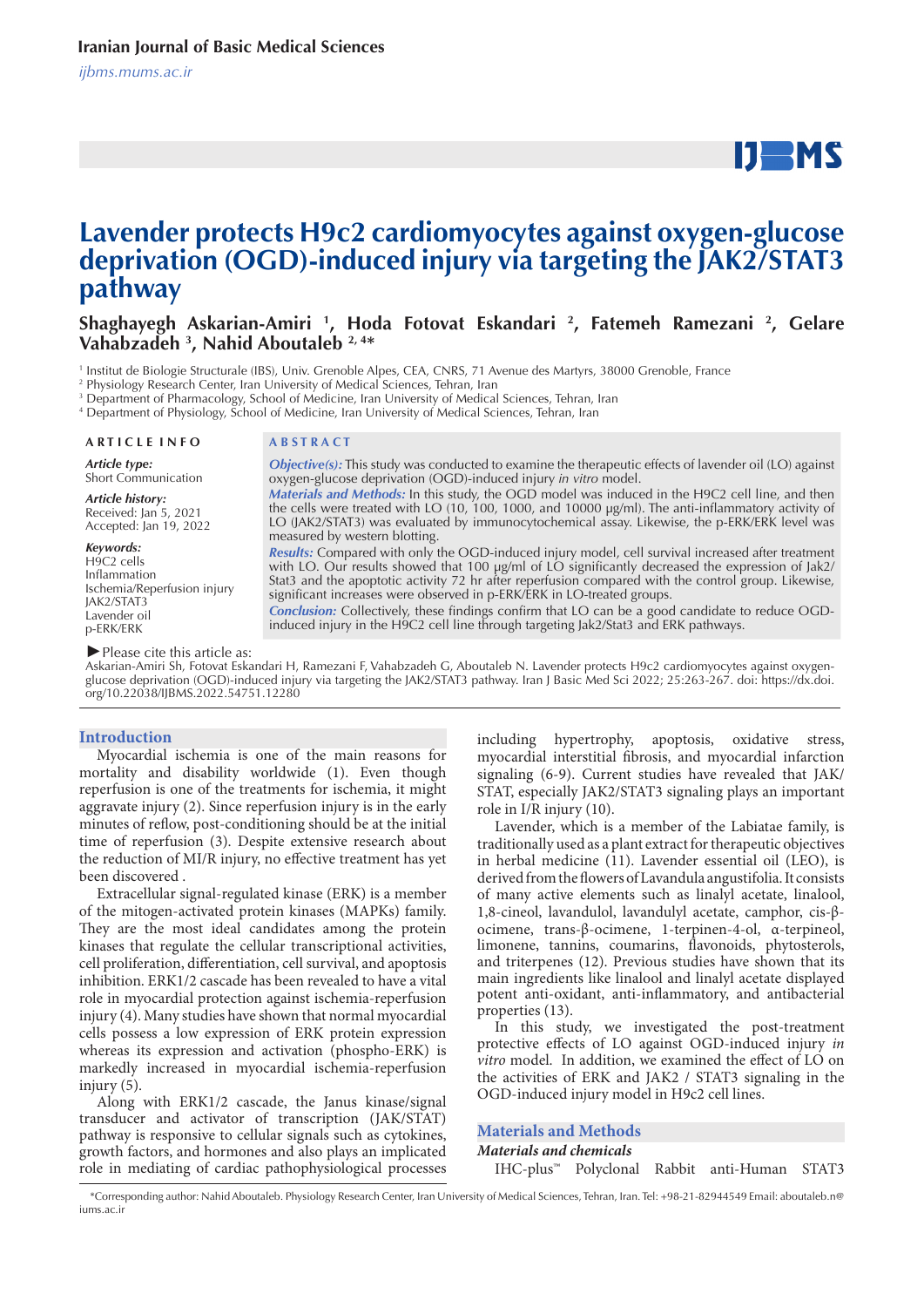Antibody (aa683-732, IHC, WB) LS-B4693 was purchased from LifeSpan BioSciences. JAK2 Polyclonal Antibody (bs-23004R) was supplied by Bioss Inc. Immobilon®-FL PVDF membrane pore size 0.45 μm was purchased from Sigma (St. Louis, MO, USA). Dulbecco's modified Eagle's medium (DMEM) supplemented with 10% (v/v) inactivated fetal bovine serum (FBS) was obtained from Gibico Company (Carlsbad, CA, USA). ERK1/2 antibody (MBS820689) was obtained from MyBioSource Company.

## *Cell culture*

Embryonic rat myocardium-derived cells (H9c2 cardiomyocytes) were purchased from the Cell Bank of Pasteur Institute (Tehran, Iran) and were used to create the OGD model *in vitro* (14)*.* H9c2 cells were grown in DMEM supplemented with 10% (v/v) inactivated FBS (both from GIBCO), 100 U/ml of penicillin/streptomycin (Aria cell). They were incubated at 37 °C in a humidified atmosphere with 5%  $\text{CO}_2$ . Cells were passaged every 3 to 4 days.

## *I/R injury model and drug treatment*

Cells were seeded in 6 groups: control group, OGD group (ISC), and four OGD groups treated with different doses (10, 100, 1000, and 10000 μg/ml) of LO. To establish an OGDinduced injury model in H9c2 cell lines, we simultaneously removed nutrients and oxygen from the cells. So, serum-free and glucose-free DMEM were added instead of the culture medium. Cells were incubated in hypoxic conditions (5% CO<sub>2</sub>, 94% N<sub>2</sub>, and 0.5% O<sub>2</sub>) at 37 °C for 4 hr (15). Then, for reperfusion purposes, cells were exposed to DMEM with 10% FBS in an appropriate environment (5%  $CO<sub>2</sub>$  and 37 °C). During re-oxygenation, different concentrations of LO (10, 100, 1000, and 10000 µg/ml) were added to cells in order to investigate the effects of LO on OGD-induced injury.

#### *MTT assay for cell viability*

MTT assay was done based on previous studies (16, 17). H9C2 cells were plated in 96-well plates at  $5\times10^3$  cells/ well. After 24 hr, for treatment groups, cells were exposed to OGD treatment. In the case of control groups, cells were maintained in the incubator. 24, 48, and 72 hr after treatment, cell viability was evaluated with MTT (3-(4, 5-dimethylthiazol-2-yl)-2, 5-diphenyltetrazolium bromide) assay kit. Briefly, MTT reagent (Sigma, 5 mg/ml) was administered into each well and incubated for 4 hr at 37 °C. Then, dimethyl sulfoxide (DMSO, 100 μl/well) was used to dissolve the formazan crystals . Finally, the absorbance was measured with a microplate reader at 570 nm. The viability of cells was expressed as a percentage of the control and the test was repeated eight times.

## *Apoptosis assay*

Cells were cultured at a density of 10<sup>5</sup> cells/well in 6 well cell culture plates. The experimental groups were exposed to OGD and then treated with LO (10 and 100 μg/ml) after 48 hr, harvested, and washed twice with cold PBS. The cell pellets were resuspended in 1X binding buffer and 5 µl of FITC-labeled annexin V solution was add for 10 min at room temperature (18). Then, 5 µl of PI was added and analyzed by flow cytometry (eBioscience: Thermo Fisher Scientific, USA) and Cell Quest software (Becton-Dickinson) within 4 hr.

## *Western blot analyses*

Western blot was done based on a previous study (18).

H9C2 cells were collected and washed with cold PBS twice. Cells were homogenized in lysis buffer (100 mM Tris-HCl [pH 8.0], 150 mM NaCl, 0.1% SDS and 1%TritonX-100) containing protease inhibitors on ice. The cell lysate was centrifuged at 1200 RPM for 20 min at 4 °C and the supernatant was gathered. From each group, equal amounts of protein were prepared and loaded on SDS-PAGE gel and separated with electrophorese. The separated bands were transferred onto PVDF membranes, following sealing with 5% skim milk at room temperature for 2 hr. Then, the membranes were exposed to the indicated primary antibodies ERK (1:1000 in TBST), p-ERK (1:1000 in TBST), and β-actin (1:1000 in TBST) at 4 °C overnight. After fully washing with PBS three times, the membrane was probed with secondary antibodies (1:3000 in TBST) at 37 °C for 1 hr. As described above, the samples were washed three times again. Finally, protein bands were visualized by chemiluminescence (ECL, Thermo Scientific, Shanghai, China). And the grayscale was analyzed with the Image Lab software system (Bio-Rad, Hercules, CA, USA). The results were normalized compared with β-actin as an internal reference.

## *Immunocytochemical staining*

Immunocytochemical staining was done based on a previous study (19). Cells were seeded in 24-well plates with coverslips at  $5 \times 10^4$  per well. On the following day, cells were exposed to OGD, as described above, and then treated with 10 and 100 μg/ml of LO. After 48 hr the cells in each well were gently washed with PBS at room temperature. Then, the wells were incubated in freshly prepared 4% paraformaldehyde-PBS at room temperature for 10 min. Next, they were permeabilized for 5min with 0.5% Triton X-100 in PBS at RT. Following blocking wells in 1–5% normal serum for 1 hr, cells were incubated with the primary antibody dilution at 4 °C overnight. Afterward, appropriate dilution of fluorochrome-conjugated secondary antibody in 1% normal serum was added and incubated for 1 hr. Afterward, the washing process was completed; the cells were counterstained with DAPI to stain the nuclei. Then, mounting media containing a fluorescence antifade agent was added into the wells. Lastly, the cells were observed under a fluorescence microscope.

### *Statistical analysis*

Results were expressed as mean ± SEM. Comparisons between groups were performed using analysis of variance (ANOVA) using GraphPad Prism software. *P*<0.05 was considered to indicate a statistically significant difference.

## **Results**

## *Viability assay of different doses of LO following OGDinduced injury*

As shown in Figure 1a, LO had a cytotoxic effect on normal cells in 10000 μg/ml, and other dosages of LO did not have a significant effect on OGD-induced injury after 24 hr (Figure 1b). Using 100 μg/ml of LO resulted in a %97.5 and %87 survival rate after 48 hr and 72 hr, respectively (Figures 1c and 1d). The viability was significantly enhanced at 100 μg/ ml and 48 hr after OGD compared with the untreated groups.

## *ICC evaluation of JAK2/STAT3 pathway following OGDinduced injury in H9c2 cardiomyocytes*

Expression levels of JAK2/STAT3 were investigated by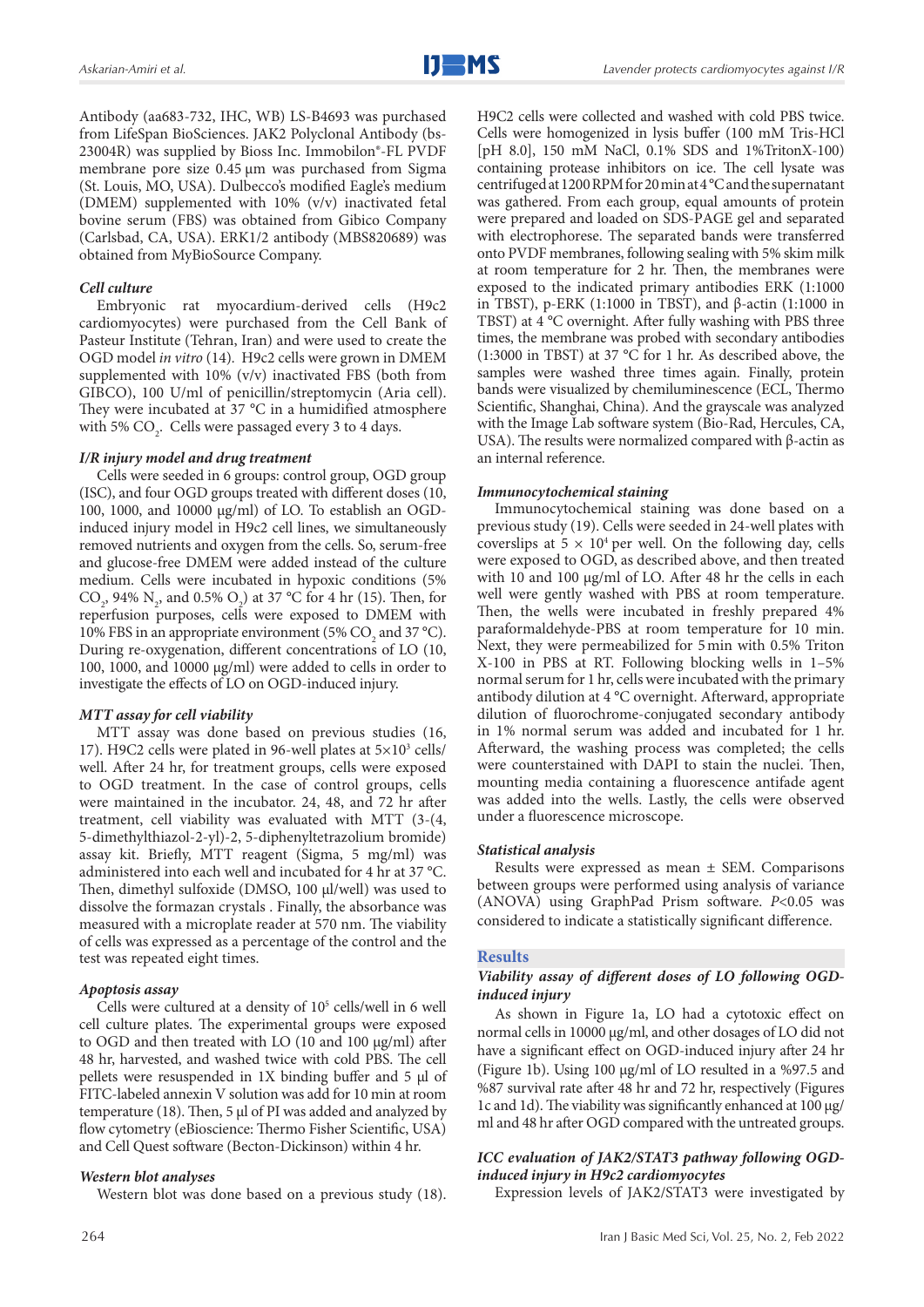

Figure 1. Cell survival rate. a) Effect of LO on normal cells. b) Effects of different dosages of LO on reducing OGD-induced injury after 24 hr. c) Effects of different dosages of LO on reducing OGD-induced injury after 48 hr. d) Effects of different dosages of LO on reducing OGD-induced injury after 72 hr (\*\*\**P*<0.001 vs ISC)<br>LO: Lavender Oil; OGD: Oxygen-glucose deprivation

immunocytochemical analysis in order to assess the effects of LO on this pathway. Compared with the ISC group, posttreatment with LO at the concentrations of 10 and 100 μg/ ml significantly decreased the expression levels of STAT3 and JAK2 (Figure 2). The expression rate of JAK2 after 48 hr in OGD cells compared with control cells fell gradually to 33.23% and 13.48%, respectively, and STAT3 expression rate also fell to 42.86% and 10.33% , respectively. In addition to the control groups, in 100 and 10 μg/ml LO post-treatment, the expression of JAK2/STAT3 was significantly less than in the SCI group.

## *LO prevented apoptosis following OGD-induced injury in H9c2 cardiomyocytes*

To determine whether inhibition of apoptosis in various concentrations of LO changes or not, the percentage of apoptotic cells was measured in the presence of LO using flow cytometric assay, annexin V-FITC, and PI double staining. When cells were exposed to OGD-induced injury, the number of surviving cells was decreased after 48 hr compared with the control group (Figures 3a, 3b). The percentage of apoptotic cells was 9.39% in OGD (ISC) group. While the 100 μg/ml of LO decreased the apoptotic cells to 3.23% (Figures 3d, 3e). These results revealed that LO post-treatment alleviated cardiomyocyte apoptosis.

## *LO Treatment Triggers Phosphorylation of ERK*

 As shown in Figure 4, the p-ERK protein expression significantly reduced in OGD (ISC) compared with the control group (*P*<0.001). The densitometry scanning confirmed that LO induced phosphorylation of ERK to ERK1/2 in the cardiomyocyte ischemia after 48 hr of treatment compared with untreated groups (Figure 4). Results revealed that LO can considerably stimulate the expression of p-ERK and hinder cardiomyocyte apoptosis.







**Figure 3.** Apoptosis rate 48 hr after treatment in a) Control group, b) OGD (ISC) group, c) LO 10 µg/ml, d) LO 100 µg/ml, and e) Percentage of apoptotic cells (\*\*\**P*<0.001 vs ISC)

OGD: Oxygen-glucose deprivation; LO: Lavender Oil;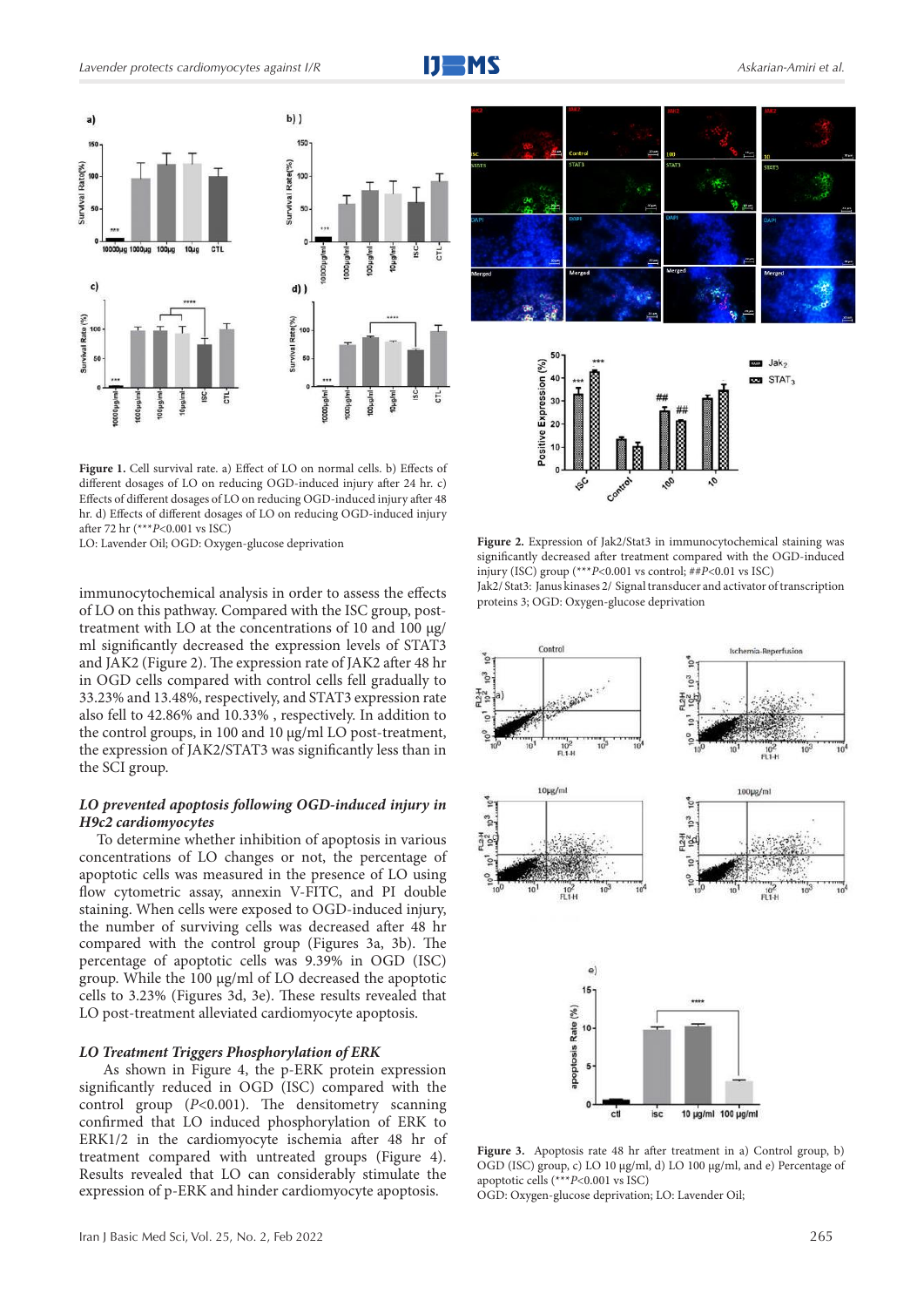Ctl isc  $10 \mu g/ml$  100  $\mu g/ml$ 



Figure 4. Expression of p-ERK/ERK1.2. Representative western blots showing the expression of p-ERK, ERK1.2, and actin in H9C2 after 48 hr of treatment with LO. Quantification of P-ERK and ERK1/2 expression in different control and treatment groups (\*\*\**P*<0.001 vs control; (#*P*<0.05 vs ISC)

ERK: Extracellular Signal-regulated Kinases

#### **Discusion**

In the current study, we used the OGD-induced injury *in vitro* model to explore the protective effect of LO in H9c2 cells and further demonstrate the underlying protective mechanisms. We found that LO leads to cardioprotection against OGD-induced injury in H9c2 cardiomyocytes through inhibition of apoptosis. Outstandingly, it has confirmed the critical role of JAK2/STAT3 signaling in this protective process. This study gives better consideration to the pharmacology of LO in the treatment of OGD-induced injury. Janus kinase (JAK)-signal transducers and activators of transcription (STAT) pathway as a complex signaling network consist of multiple kinases and transcription factors modulating gene expression, thereby might contribute to aggravation of cardio injury in acute myocardial infarction through activation of inflammation (20). Inflammation can play an important role in aggravation of cardiovascular and other diseases (21).

Previous studies have also shown that JAK2/STAT3 signaling is involved in aggravation of apoptosis in cardiac cells via activation of inflammation (22). Similarly, other researchers demonstrated that JAK2/STAT3 signaling was effectively up-regulated during myocardial ischemia and aggravated injury (23). Here, we showed that JAK2/STAT3 signaling is involved in the protective effects of LO against OGD-induced injury in H9c2 cells. OGD-induced injury significantly increased the phosphorylation of JAK2 and STAT3, whereas this effect was reversed by treatment with LO, indicating the targeting of JAK2/STAT3 signaling by LO in I/R injury.

ERK1/2 is one of the members of the MAPK signaling pathway, which has an important role in gene transcription and cell cycle processes (24). It promotes both cell survival by inhibition of apoptotic signaling pathways and apoptosis by activation of pro-apoptotic signaling pathways depending on the activated signaling molecules downstream (25, 26). According to the traditional view, phosphorylated ERK enters into the nucleus and regulates the activity of Bcl-2 family members by promoting phosphorylation of the pro-apoptotic protein Bax, inhibiting the activation of pro-apoptotic factors, such as caspase-8 and caspase-3 and release of cytochrome C, eventually keeping cell homeostasis, activating cell survival and proliferation, and inhibiting apoptosis (27, 28). Similarly, other researchers demonstrated that ERK protects against ischemia-reperfusion injury by reducing myocyte apoptosis and infarct size (29, 30). In conclusion, the present study demonstrated the new role of JAK2/STAT3 and ERK pathways in the protective effects of LO against OGD-induced injury in H9c2 cells.

#### **Conclusion**

This study confirmed that LO by targeting JAK2/ STAT3 and ERK-P signaling pathways reduces myocardial apoptosis. These findings may provide new mechanistic insights into the protective roles of LO against OGDinduced injury in H9c2 cells.

#### **Funding**

This project was supported by Iran University of Medical Sciences. [no. 97-4-32-13301].

#### **Acknowledgment**

The study was performed in the Physiology Research Center of Iran University of Medical Sciences and supported by Iran University of Medical Sciences, Tehran, Iran.

## **Authors' Contributions**

NA Supervised and conceived the original idea, verified the analytical methods, and checked the whole procedure and paper. SHA, HF, and GV Did the research, analyzed the data, and wrote the paper. FR Performed the western blot experiment. All authors have read and approved the paper.

#### **Data Availability**

The data that support the findings of this study are available from the first author, Shaghayegh Askarian-Amiri, upon reasonable request.

#### **Conflicts of Interest**

All authors declare that there are no conflicts of interest.

## **References**

1. Moran AE, Forouzanfar MH, Roth GA, Mensah GA, Ezzati M, Flaxman A*, et al.* The global burden of ischemic heart disease in 1990 and 2010: the Global Burden of Disease 2010 study. Circulation 2014; 129:1493-1501.

2. Hausenloy DJ, Yellon DM. Myocardial ischemia-reperfusion injury: A neglected therapeutic target. J Clin Invest 2013; 123:92- 100.

3. Ovize M, Baxter GF, Di Lisa F, Ferdinandy P, Garcia-Dorado D, Hausenloy DJ*, et al.* Postconditioning and protection from reperfusion injury: where do we stand? Position paper from the Working Group of Cellular Biology of the Heart of the European Society of Cardiology. Cardiovasc Res 2010; 87:406-423.

4. Das A, Xi L, Kukreja RC. Protein kinase G-dependent cardioprotective mechanism of phosphodiesterase-5 inhibition